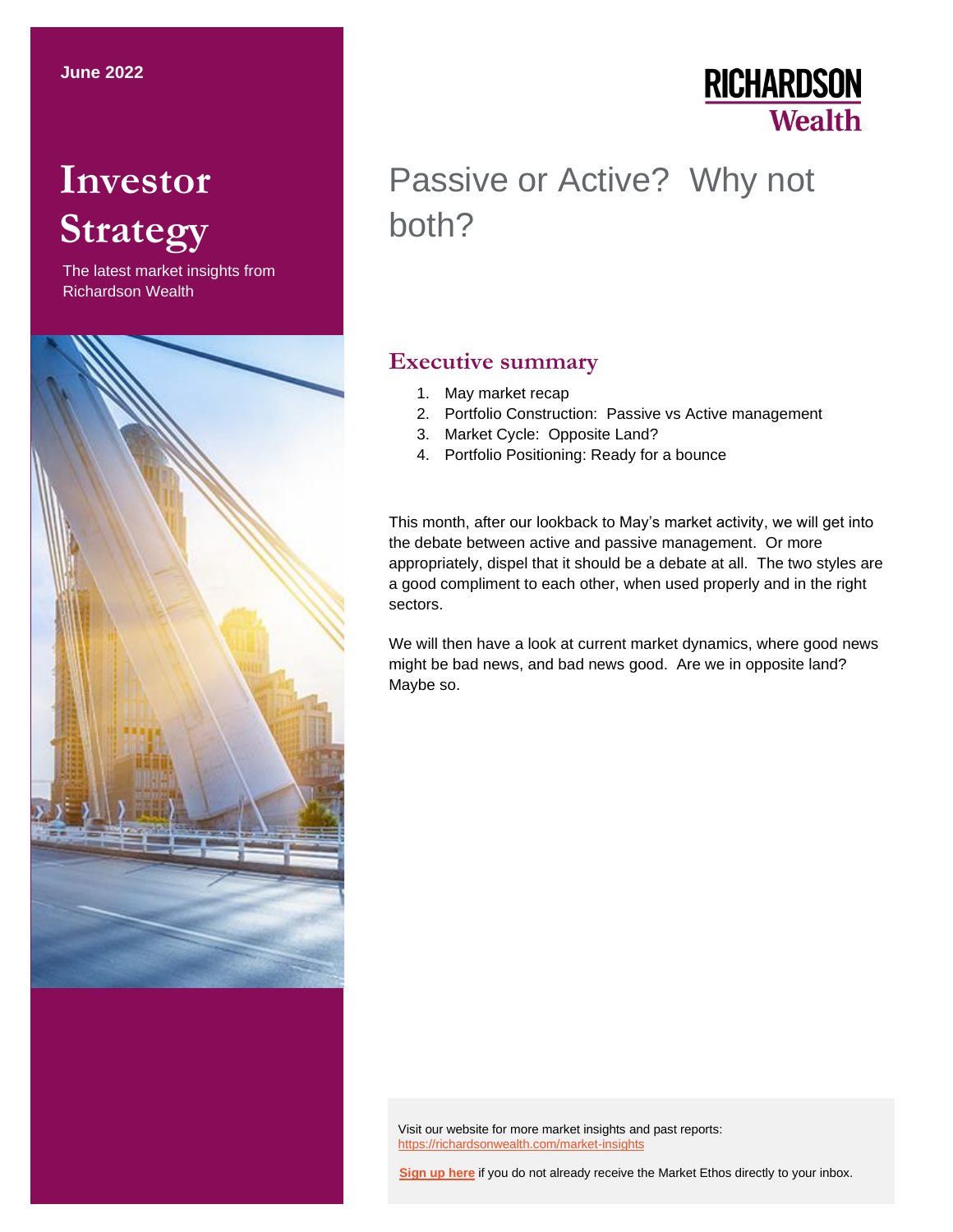### **…May flowers?**

You might recall our last market recap noted the April showers. Equities continued lower into May, however, we saw some positive moves in the back half of the month despite dropping to its lowest point in a year. The "flowers" part came in the final week, as global equity markets rallied to finish the month mostly flat. Economic data showed that despite hawkish central banks, overall demand remains resilient. Even with consumer sentiment lower in May, personal spending continued to rise.

The **S&P/TSX Composite Total Return Index** ended the month up a modest 0.1% with energy once again the top

performer. Data released this month showed that Canada's economic growth was not as robust as expected in the first quarter, hindered by lower export volumes. In the U.S., after a rocky start to the month, the **S&P 500 TR Index**  also managed to finish positive. Meanwhile the NASDAQ remains firmly in bear market territory, down -22.8% even after last week's rally, finishing the month at -2%. The **EURO STOXX 50** index participated as well last week and was relatively flat returning -0.4% in local terms. This came despite consumer prices in Europe surging to a record 8.1% year-over-year in May. Meanwhile, oil prices held near its highest level in 12-weeks after the European Union said they would place a partial ban on Russian crude imports.

Inflation concerns remained front of mind for investors. In Canada, inflation reached 6.8% for the month of April, well above the Bank of Canada's (BoC)

forecast. A tight labour market and wage pressures have many believing inflation is unlikely to fall anytime soon. Central banks remain hawkish, and market expectations for the overnight rate at the end of the year are now over 3%. On June 1, the BoC hiked interest rates by 50 basis points bringing the overnight rate to 1.50%. Even Europe, where rates have not risen since 2011, is starting to talk of rate hikes in July, as the urgency to fight inflation increases. Despite hawks circling central banks, bond markets were bid this month after downwards pressure for the past four. The **Canadian Aggregate Bond Index** was flat in May, and the **U.S. Aggregate Bond Index** posted a May total return of 0.6%.

Sentiment is showing mixed signals. With inflation at multi-decade highs, high prices and rising rates, we are seeing *consumer* sentiment at a low not seen since 2011. However, *market* sentiment is showing some optimism. After seeing the S&P 500 Index briefly hit bear market territory, markets rebounded as did sentiment. A decent earnings season also helped to boost market sentiment, though certain sectors did feel more pain than others due to supply constraints. 77% of companies reported positive EPS surprises, 73% have good revenues to the upside and the forward 12-month P/E is about 17x, below the 5-year average of 18.6x. Interestingly, the number of companies that said "inflation" on their earnings call is up to 400, up from 350 in Q4-2021 and 300 in Q3-2021.

As we move into summer, markets continue to digest the incoming economic data to discern whether central banks will be able to orchestrate a soft landing. The Fed's next meeting will be June 15, where it will also begin quantitative [tightening.](https://campaigns.richardsonwealth.com/collect/click.aspx?u=R0taQ0hvUllMN1BZZWpDZk12NGtlVVBmS09nN011RkoyNjFuKzVNamxVWWo0YWlFVzg2d1Jscy94bU9uRWwxY2N5QzZtZXMwYW5weDJHdXJTUFZLQ0VFV056SlNoRjV4dXpkUDNzMCtDZG4wNTBjREZ0UHZHWnJqd01mVmI0Nkp6WXRocU1LNDlMU0xOMVhMT2ZiWjYzSndCZTNPckpqOGdZNlJiSjRCTUptWmpjL3lvSjlYM0FWMldSUEJMa29P&rh=ff018f7e62e9beef7cdccaf34e4dacb947c3a884) It is unlikely that we will see too much summer doldrums. In the meantime, we continue down the road of portfolio construction looking at the choice between active and passive.

**Good return from Energy and Financials**

|                     | Canada          |            | <b>U.S.</b>         |            |
|---------------------|-----------------|------------|---------------------|------------|
| <b>Sector</b>       | <b>May-2022</b> | <b>YTD</b> | <b>May-2022</b>     | <b>YTD</b> |
| Comm Sys            | $-2.0%$         | 4.0%       | 1.8%                | $-24.6%$   |
| Cons Disc           | $-1.9%$         | $-12.5%$   | $-4.9%$             | $-24.9%$   |
| <b>Cons Staples</b> | $-1.0%$         | 4.4%       | $-4.7%$             | $-4.0%$    |
| Energy              | 7.9%            | 41.1%      | 15.0%               | 55.7%      |
| Financials          | 1.4%            | $-4.1%$    | 2.6%                | $-9.5%$    |
| <b>Health Care</b>  | $-25.5%$        | $-44.1%$   | 1.3%                | $-6.4%$    |
| Industrials         | $-4.2%$         | $-8.7%$    | $-0.8%$             | $-10.8%$   |
| Info Tech           | $-4.9%$         | $-50.9%$   | $-1.0%$             | $-19.7%$   |
| <b>Materials</b>    | $-6.0%$         | 7.0%       | 1.0%                | $-5.4%$    |
| <b>Real Estate</b>  | $-3.2%$         | $-14.2%$   | $-14.9%$<br>$-5.1%$ |            |
| Utilities           | 0.3%            | 2.7%       | 3.8%                | 3.3%       |



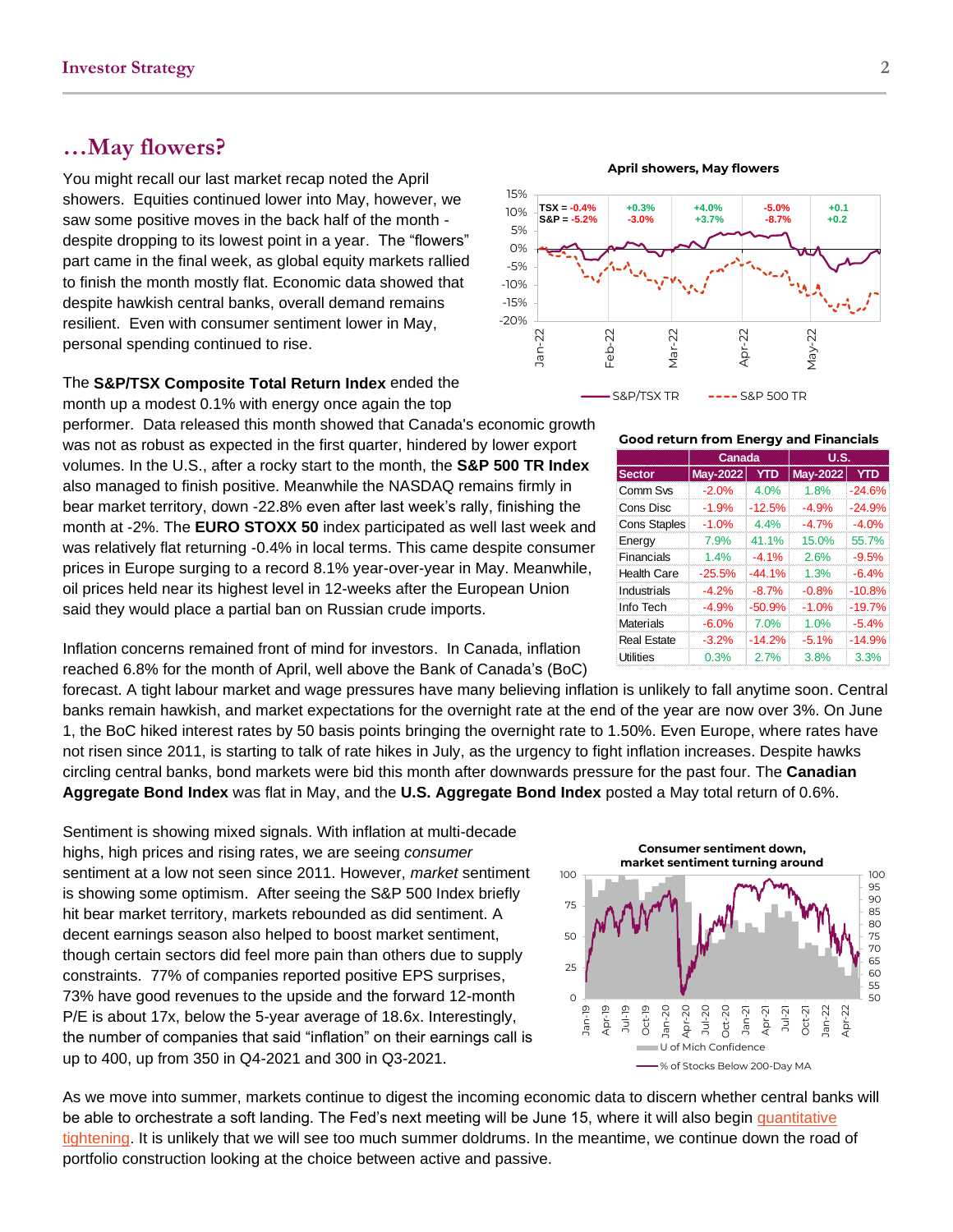### **Active vs Passive &**

The debate between active and passive portfolio management is not new, with strong arguments on both sides. Fans of passive index following strategies often argue a fee advantage and clear strong performance. Proponents of active management often cite the mutual social good of price discovery, markets with less efficiency and risk management controls around concentration. The debate is often framed in a binary fashion, either active or passive. Yet from a portfolio construction perspective, investments, whether active or passive, are building blocks for a portfolio. How the pieces are selected, fit together, given exposures to different factors at different costs in different markets, is much more important than an academic debate. After all, at the portfolio construction level, all investment decisions are active, even if opting to use market capitalization weighted passive vehicles or more active strategies designed to gain or reduce exposure to certain factors.

Let's dive into the active vs passive debate, considerations for each given the market and environment. Our approach to portfolio construction is "Why not both?", using both active and passive, sometimes even in the same markets.

### **Shades of grey**

Terms can be misleading, so before we get into the weeds of the active vs. passive debate, we should clarify a few things. Passive investing has changed a lot since Jack Bogle championed the case for index investing years ago. Historically most indices were aggregates of a certain market and weighted based on market cap. These types of funds are some of the largest in Canada and the United States. They feature deep liquidity and tiny fees. Active investing is any deviation from a set benchmark with the aim of a different performance experience. This can be in search of higher returns, less volatility, or even uncorrelated returns.

**Active Funds** Funds/ETFs Broad Smart with narrow Index Mkt Beta with high active share focus Cap ETF **Active Passive** Thematic or Long/Short **Broad Index** Funds/ETFs Quant Strategies Sector Hedge Equal with low **Funds Funds** Weight ETF active share

Given the plethora of available strategies, it is better to think of active-to-passive as a spectrum. A fund or ETF can sit anywhere along this spectrum depending on the strategy being implemented. And worth noting that structure does not imply the strategy any longer. There are funds that are passive and ETFs that are active. Life used to be simpler.

### **The far left**

The passive end of our spectrum is where you would find pure beta, low fee index exposure ETFs/Funds. The goal is to match market returns. It is crucial to understand the underlying index. Are there concentration issues? The NASDAQ has a 12% weight in Apple and 10% in Microsoft. Nothing wrong with that, as long as you are aware of your exposures. Even the broadbased S&P 500 Index can become very top heavy. The S&P/TSX Composite is mostly Financials, Energy and



Materials, and has always been more concentrated. The S&P 500 has seen the megacap names become increasingly weighted. Concentration is a risk that is worth considering. It can be an opportunity for active as well, if those megacaps begin to underperform.

There is also market efficiency. For a passive strategy, is it easy to trade or are there market inefficiencies? Fixed Income indices are often difficult to fully replicate as underlying bonds can be illiquid. Don't forget about index construction too. Fixed Income indexes inherently provide higher weighting to the most indebted companies. Perhaps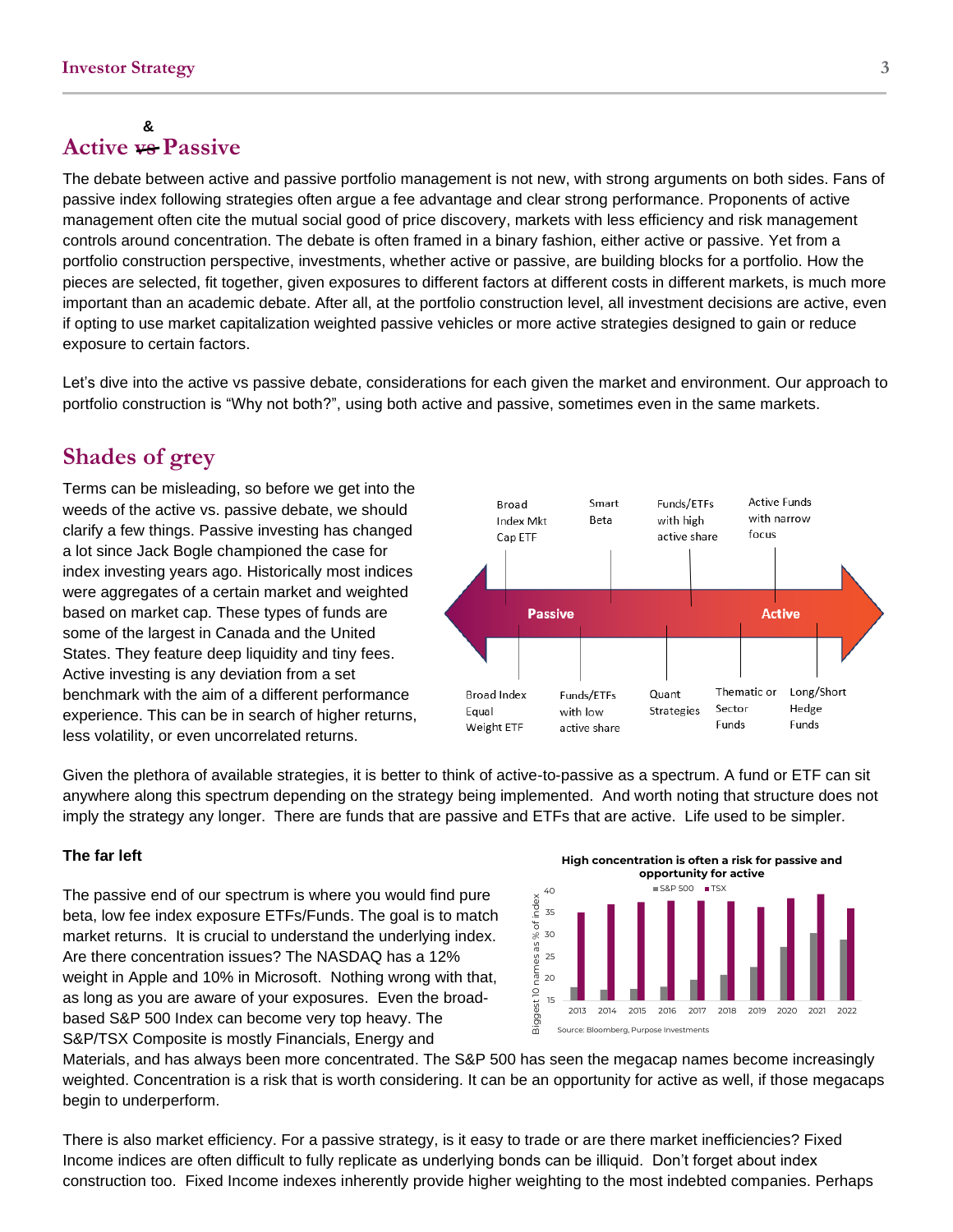that is not the most ideal weighting scheme. Real estate and other private markets are also not well served by passive investments due to their structure and illiquidity.

### **The far right**

No, this isn't political. Often the most active strategies are simply trying to produce a materially different performance experience. Some are focused on outperformance of their respective asset class. Others are attempting to lower volatility, provide uncorrelated performance for diversification benefits, or generate absolute returns in any market environment.

Manager selection and strategy is paramount here. Costs tend to be higher so one needs to make sure it is truly a differentiating strategy. *Active share* can be a useful way to determine how closely a fund mimics its underlying benchmark. Research would suggest that the deck is stacked against active managers when it comes to long term performance. However active management can still outperform – given the right combination of talent, discipline and a little luck never hurts either. Also, it's not always strictly about returns. Volatility matters. It's important to pick your markets. Active managers typically have a better edge in markets that are less efficient, or poorly designed in the first place. It's very difficult to have an edge in large cap U.S. equites but Emerging Markets, preferred shares and other smaller less liquid markets is where active managers have a real edge. Due diligence for any investment is important, but more so for actively managed funds. There is a big divide between the best and worst, whereas there are only small differences when it comes selecting between passive ETFs.

### **Everything in between**

The middle of the spectrum is where the lines begin to blur. It's where we'd place smart beta, factor and quant funds. Their primary aim is to provide alpha at lower prices by being systematic in nature to isolate certain exposures. Whether its equal weighted ETFs or single factor-based ETFs to gain exposure to dividends, value, momentum, etc. these investments typically are quant or machine-based and don't have a team doing bottom-up analysis. The actual management may be mechanically passive, but it is certainly an active call leaving it up to induvial investors to decide which risk factors to get exposure to. In essence these tools now make it easier than ever to unbundle a portfolio and allow investors to actively select which risk factors will be purchased. Systematic strategies can help enhance portfolios by providing a cost-effective option to gain specific exposures, but even if they utilize passive ETFs these types of investments begin to lean more active. Similarly, actively managed mutual funds that have a low active share, low turnover probably lie somewhere in the middle of the spectrum. You might be paying active management fees, but the returns will largely resemble benchmark returns less fees. As new products continue to evolve the lines between passive and active will continue to blur. Terms such as enhanced index construction or adding ESG considerations to market indexes are both examples of how product manufacturers can create something new, with a bit of a tilt. Beware the marketing machine though – often new is simply the old repackaged with a higher fee.

### **The Great Debate**

The narrative we are attempting to change is that perhaps the active vs. passive debate is not as important as it is made out to be. While it can't be ignored, we feel it gets too much attention. In this table, a negative percentage shows passive outperforming active, while a positive percentage is active winning. While passive mostly outperformed, it isn't by very much. This drives home the point that the active v. passive debate has some importance, but perhaps not as much as the airtime it is given US Large<br>
table, a negative percentage shows passive<br>
outperforming active, while a positive percentage is<br>
active winning. While passive mostly outperformed, it<br>
isn't by very much. This drives home the point that the<br>
ac

### **Does the Passive/Active decision matter?**

Asset Weighted Annualized Performance Spread Active vs Passive

|                  | <b>US Large</b><br><b>Blend</b><br><b>Equities</b> | <b>US Large</b><br>Value<br><b>Equities</b> | <b>US Large</b><br>Growth<br><b>Equities</b> | Intermediate<br><b>Cdn Bond</b> |
|------------------|----------------------------------------------------|---------------------------------------------|----------------------------------------------|---------------------------------|
| 10 - Year Spread | $-1.60\%$                                          | $0.00\%$                                    | $-2.20%$                                     | 0.40%                           |
| 15 - Year Spread | $-1.30\%$                                          | $-0.10%$                                    | $-2.10%$                                     | $-0.50\%$                       |
| 20 - Year Spread | $-0.30\%$                                          | 0.10%                                       | $-1.40%$                                     | $-0.40%$                        |

Source: Momingstar Data & Purpose Investments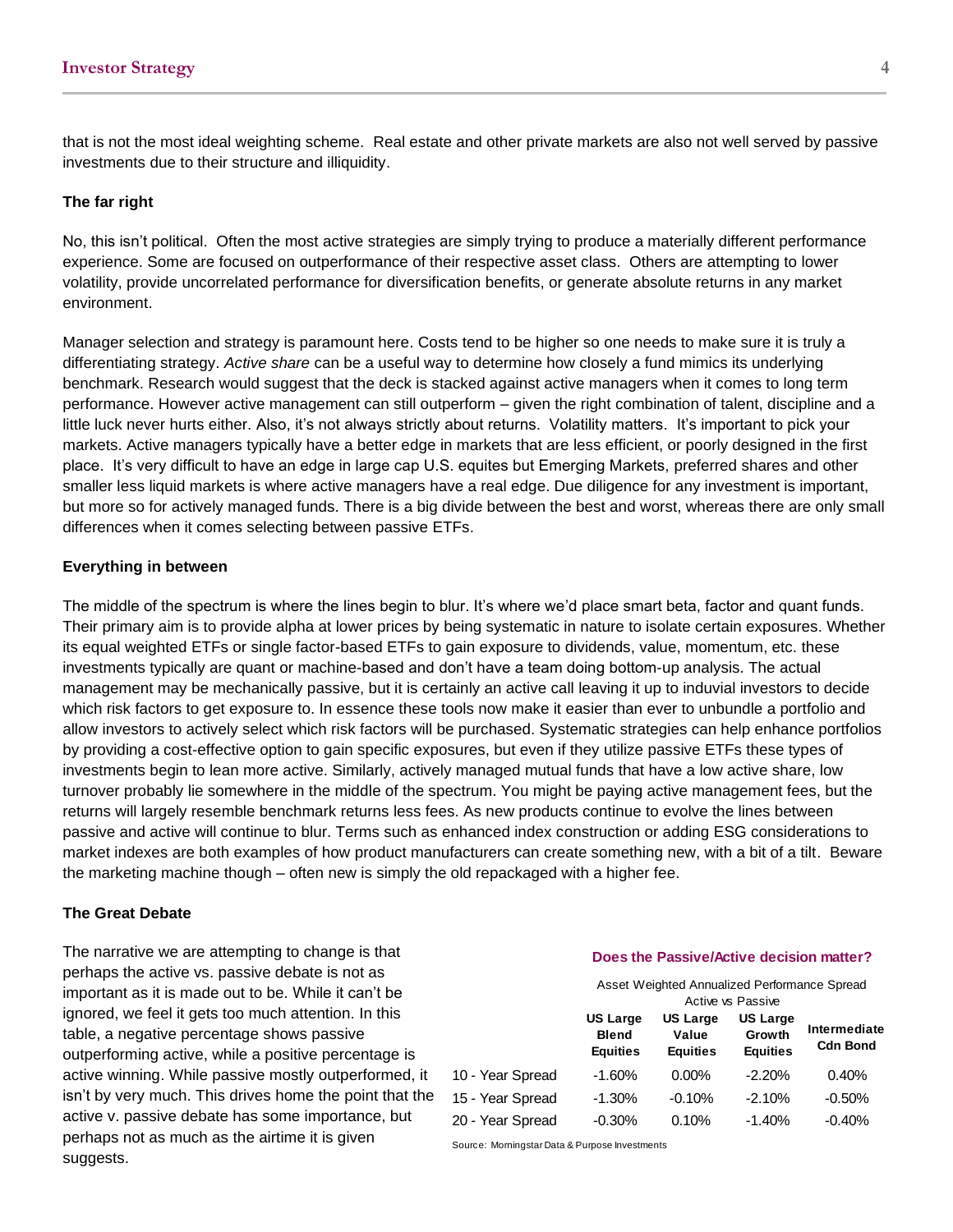Higher on the scale of importance in portfolio construction is how the pieces of the portfolio complement each other. To achieve the goals set out for the portfolio, the components must work with and against each other to manifest strong portfolio diversification, and as little correlation as possible. Actively managing *the pieces* of your portfolio is what is going to achieve success, not whether you chose an active equity mutual fund or a passive equity index ETF. The allocation decision should come down to whether we should be adding to a certain sector, country or factor determined by the current portfolio exposures & tilts. While the most favorable result may come from combining a little bit of passive here and a little bit of active there, the overarching concern should always be the asset allocation.

### **Every portfolio construction decision is active**

Breaking away from the active vs. passive debate is easy when making asset allocation decisions from a portfolio perspective. In constructing and managing portfolios, you make active decisions, regardless of the solutions or products you chose to include. Even setting a 60/40 equity-to-fixed income mix, rebalancing quarterly and buying index ETFs is an active decision.

When adding specific exposure or tilting a portfolio more (sector, country, growth, momentum), those are decisions you must actively make. Even if you use a passive investment, you still actively made that decision at the portfolio level. Below is a checklist of sorts or specific areas to consider during the investment vehicle selection process for potential inclusion into a portfolio, from the lens of active vs passive. This is not an exhaustive list:

| Consideration                               | <b>Note</b>                                                                                                                                                                                                                                                                                   | Advantage |
|---------------------------------------------|-----------------------------------------------------------------------------------------------------------------------------------------------------------------------------------------------------------------------------------------------------------------------------------------------|-----------|
| <b>Market Liquidity</b>                     | Is it a liquid market that can easily be traded, such as U.S. large cap equities. If less liquid indexing can<br>prove costly and dangerous, such as preferred shares, high yield, small cap equities.                                                                                        | Passive   |
| Market<br>Concentration                     | If a highly concentrated market, there is greater risk in using a passive index tracking strategy.<br>Remember, nobody controls the risk in a capitalization weighted index. TSX has a high concentration<br>risk, often corporate bond ETFs will weigh the most indebted companies the most. | Active    |
| <b>Fees</b>                                 | Fees matter but it is one factor. There are often performance, diversification or risk reduction<br>considerations and sometimes there portfolio benefits come with a higher fee.                                                                                                             | Passive   |
| <b>Active Share</b>                         | For active managers, make sure the manager is significantly different than the cheaper index option.                                                                                                                                                                                          | Active    |
| Factor/ sector /<br>geographic<br>exposures | Whether passive sector/thematic ETFs, broad market ETFs, active managers, understand the<br>underlying sector, style, geographic allocations in relation to the portfolios allocations. Is it additive, or<br>is it simply duplicating exposures.                                             | Varies    |
| <b>Strategy</b>                             | Does the investment strategy offer a diversification benefit to other holdings in the portfolio? There are<br>many variations compared to a passive buy and hold the index constituents approach, which can add<br>value to a portfolio.                                                      | Active    |

The decision tree does not lead with active or passive. What does an investment bring to the existing portfolio? Does it provide added exposure to a factor that you believe will benefit the portfolio given the macro market environment and outlook? Will it let you sleep easier? Whether to go active or passive is down the list of decisions. We have found complementing low-cost passive with active provides a much more diverse and resilient exposure in various asset classes from bonds to equities. There is no winner, they are simply building blocks for a portfolio.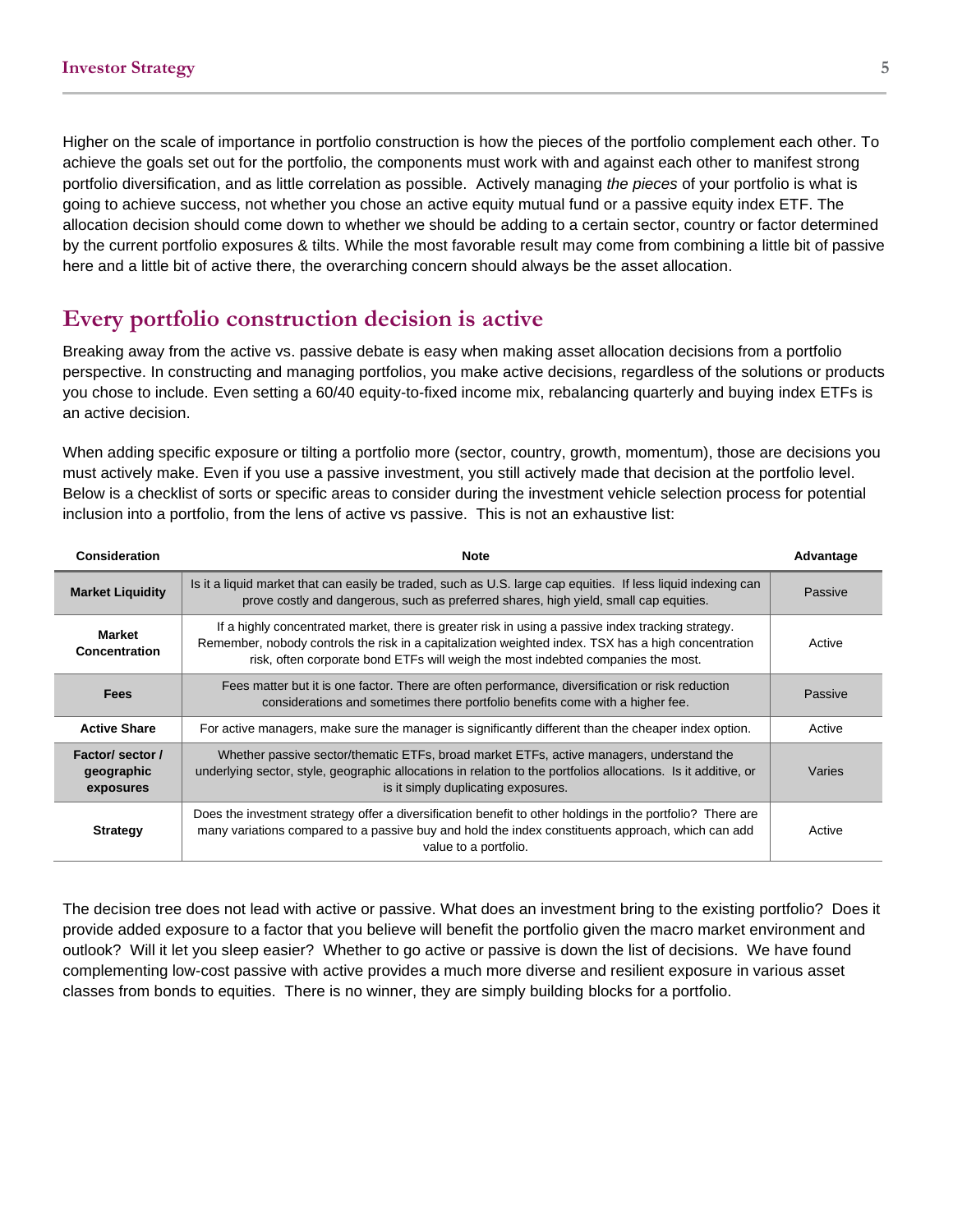### **Market Cycle: Opposite Land**

From a markets' perspective, in normal times, good news is good and bad news is bad. Who doesn't like getting some surprisingly good news? A positive surprise on the health of the economy, implying prospects for improving corporate earnings growth, is welcomed and has a positive influence on stock prices. Disappointing data is the opposite. But sometimes, the markets appear to enter a phase that literally sees the opposite relationship. Bad news can elicit a positive market response and good news weakness. This may very well be the situation today as a confluence of factors has created this kind of upside-down market:

- **Prices are down**: The speed and magnitude of the market declines this year have created 'oversold' technical conditions. Given how much negative news the markets have absorbed so far this year, even bad news that is just 'less bad' would likely contribute to a relief rally.
- **Inflation**: High inflation has remained one of the biggest concerns and continues to embolden central banks to tighten monetary policy faster in response. This also lifts yields higher. Higher yields means higher discount rates, meaning valuations have to come down for equities and bonds. Hence, prices are down.
- **Softening economic data:** Normally, softer economic data would raise concerns for slowing corporate earnings growth, which leads to lower equity prices. But today, softening economic data also implies less inflationary pressures, which means central banks may not be as aggressive in their tightening of financial conditions. That means the rising discount rate may not rise as far and that equals a move up in markets, especially since they are starting from oversold territory.

This may create a bit of a sweet spot for the markets. Softer data, leading to less inflationary pressures, may slow or cap the rise in yields and soften expectations for the path of central bank rate hikes. This is clearly the glass half full perspective. The negative implications of slowing economic growth more than offset the positive implications of the resultant slowing inflationary pressures.

So if bad economic news is now good for the market, what if the economic data were to improve? Well, we certainly can't have it both

ways. If we were to experience a sudden run of improving economic data, yields would likely rise faster and that would not be welcome for equity markets. Plus, that would not help alleviate any of the inflation pressures. While this is possible, the current trend in the data is to weakening.

This trend has been evident in our Market Cycle framework which has seen a steady decline in bullish signals. Still well above the danger zone which warns of a high likelihood of recession or end of a market cycle.

#### **Citigroup Eco Surprise indices - from strength to softness**





### **Market cycle indicators healthy**

Source: Purpose Investments, Bloomberg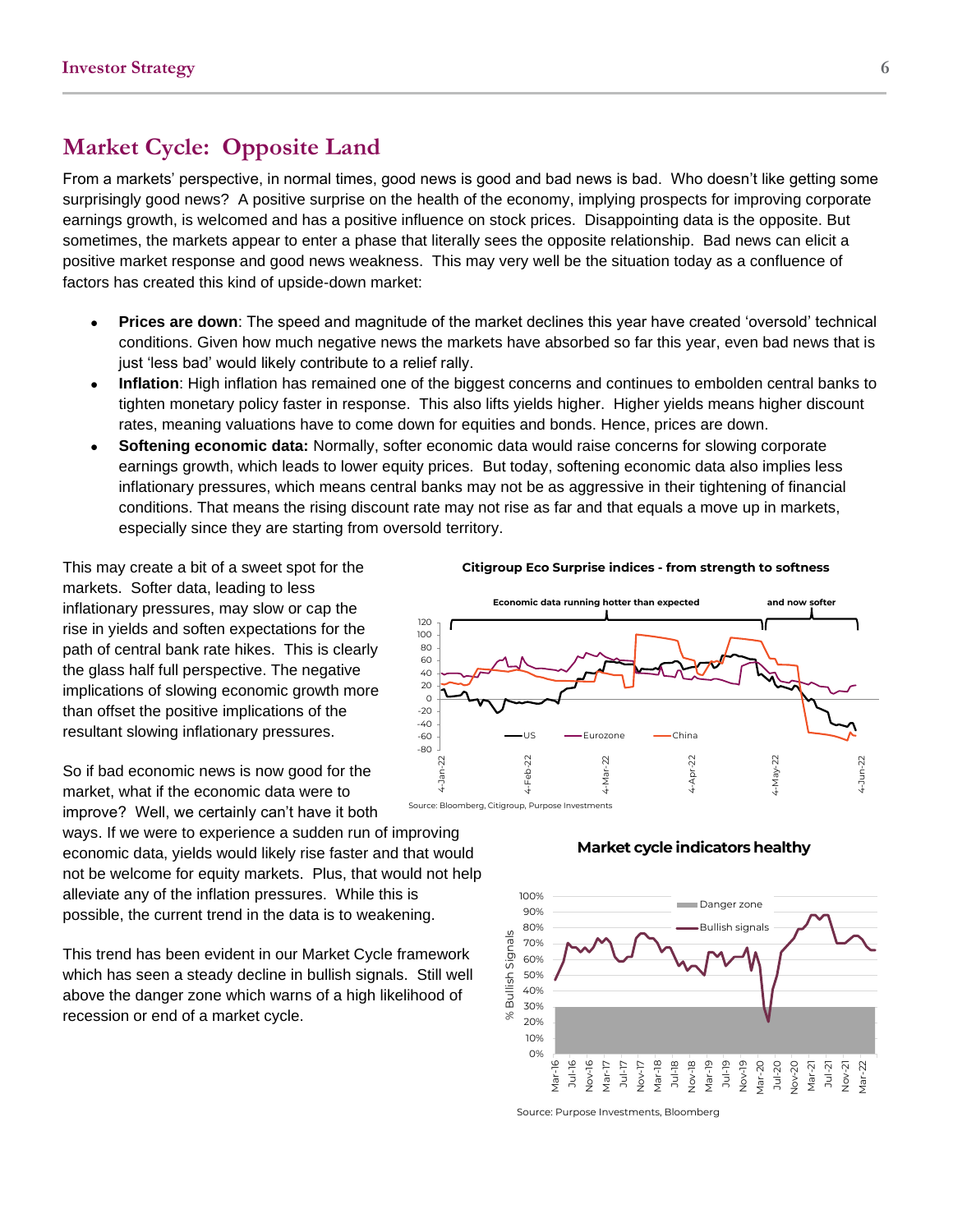Among the indicators:

**Rates** – clearly central bank rate hikes are a negative, and this one should carry a larger weight. Yield curve remains positively sloped but has been flattening.

**US Economy** – Leading indicators, recession probabilities and employment remains supportive. As does manufacturing, which is still playing a degree of catch up given past supply and fulfillment issues. Housing is starting to wobble a bit, likely due to higher mortgage rates.

**Global Economy** – The story does grow a bit more worrisome outside North America. While the signals are evenly mixed, there has been a deterioration across almost all the signals during the past month [the 'Better / Worse' column is whether the indicator got better or worse during the past month].

**Fundamentals** – These are encouraging given valuations have fallen and margins remain healthy despite rising cost inputs. However, the longer forecasts are starting to show slowing earnings growth.

You can have too much of a good thing.

Slowing economic momentum may be a positive today, but just like most things in life, too much can quickly become a negative.

So far much of the weakening economic data has been in the 'soft categories'. Soft economic data is typically populated with surveys, anecdotal indicators, less direct measurements of the actual economy. For instance consumer confidence is a survey where people are asked about their spending patterns and intentions. It can be a good indicator but it does not necessarily reflect what people are actually doing. It has been in the dumps for a couple years now, yet the consumer has been spending away. Sometimes people say one thing and do another.

Hard economic data is actual measurements of economic activity, such as GDP, employment, industrial activity. Perhaps more reliable but it does suffer from a longer lag times in reporting and is often revised after being reported. Yes, economics is a bit more of art than a science. An art with a good dose of math.

If the weaker data continues and spreads to the harder data, the noise around recession will start to grow louder. This may build as the year progresses and potentially become a bigger issue than inflation fears later this year. Plus, we believe margin pressure and slowing earning growth may become an issue later this year. For now, we are in opposite land. This softening economic data trend should start to alleviate some of the inflation and rate-hiking fears in the market, opening the door for a potential summer rebound in risk assets.

|                        | <b>Market cycle indicators</b>           |                   |    | Better/      |
|------------------------|------------------------------------------|-------------------|----|--------------|
| <u>Grouping Metric</u> |                                          |                   |    | <b>Worse</b> |
| Rates                  |                                          | 一                 | 霸  | 0/3          |
|                        | Net Cuts                                 |                   | √  |              |
|                        | <b>Yield Curve</b>                       | √                 |    |              |
|                        | Yield Curve 3m                           |                   |    |              |
| <b>US Economy</b>      |                                          | $\rightarrow$     | ÆП | 10<br>9      |
|                        | Leading Ind (3m)                         | ✓                 |    |              |
|                        | Leading Ind (6m)<br>Phili Fed Coincident | ✓                 |    |              |
|                        | Credit (3m)                              | √                 |    |              |
|                        | Recession Prob (NY Fed)                  | √                 |    |              |
|                        | Recession Prob (Clev Fed)                | √                 |    |              |
|                        | Citi Eco Surprise                        |                   |    |              |
|                        | GPD Now (Atlanta Fed)                    |                   | J  |              |
|                        | US Unemployment                          | J                 |    |              |
|                        | Consumer Sentiment (3m)                  |                   |    |              |
|                        |                                          |                   |    |              |
|                        | PMI                                      | √                 |    |              |
|                        | PMI New Orders                           | √                 |    |              |
|                        | Chemical Activity (3m)                   |                   | √  |              |
|                        | Energy Demand (YoY)                      | √                 |    |              |
|                        | Truck Demand (YoY)                       |                   |    |              |
|                        | Rail (YoY)                               |                   |    |              |
|                        |                                          |                   |    |              |
|                        | Starts (6m)                              | √                 |    |              |
|                        | Months Supply (6m)<br>Home Sales         | $\checkmark$      |    |              |
|                        | New Home Sales                           | J                 | √  |              |
|                        | <b>NAHB Mkt Activity</b>                 |                   |    |              |
| <b>Global Economy</b>  |                                          | 一                 |    | 7<br>1       |
|                        | Global PMI                               | √                 |    |              |
|                        | Copper (6m)                              |                   |    |              |
|                        | DRAM (3m)                                |                   |    |              |
|                        | Oil (3m)                                 |                   |    |              |
|                        | Commodities (3m)                         | √                 |    |              |
|                        | Baltic Freight (3m)                      |                   |    |              |
|                        | Kospi (3m)                               |                   |    |              |
|                        | EM(3m)                                   |                   | √  |              |
| <b>Fundamentals</b>    |                                          | $\rightarrow$     | Еπ | 5<br>7       |
|                        | US: PE                                   | √                 |    | ٠            |
|                        | US: EPS Growth                           | √                 |    |              |
|                        | US: EPS 2FY v IFY                        | √                 |    |              |
|                        | US: 3m EPS Revision<br>Canada: PE        | $\checkmark$      |    |              |
|                        | Canada: EPS Growth                       | √                 |    |              |
|                        | Canada: EPS 2FY v IFY                    | $\checkmark$      |    |              |
|                        | Canada: 3m EPS Revision                  |                   | J  |              |
|                        | International: PE                        | √<br>$\checkmark$ |    |              |
|                        | Int: EPS Growth                          | $\checkmark$      |    |              |
|                        | Int: EPS 2FY v IFY                       |                   | √  |              |
|                        | Int: 3m FPS Revision                     | $\overline{I}$    |    |              |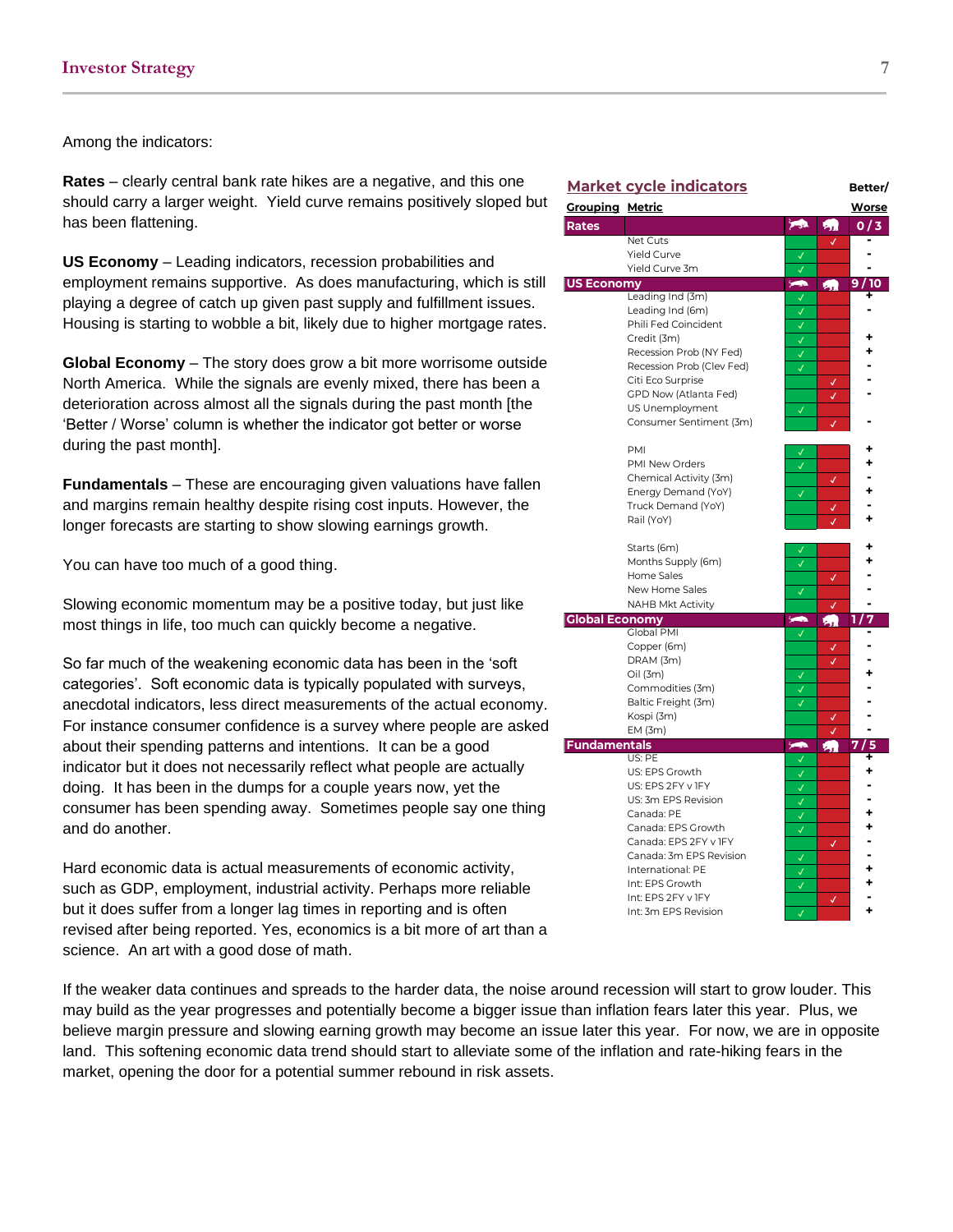### **Portfolio Positioning - Ready for a bounce**

One thing many investors have learned over the years, corrections often present opportunities. Sometimes those opportunities play out to be long-term strategies and sometimes they are tactical. However, during a correction, we also know that the hardest thing to do when managing a portfolio is to be bold and take advantage of those opportunities. No one's timing is perfect, even the greatest portfolio managers in the world will admit to that. The best that anyone can do is stick to their investment thesis and manage risk accordingly.



With so much in the economic world being upside down,

2022 has proven to be a tough year to have conviction. Still, coming into the year we made the decision to overweight Canadian equities, at the peak reaching 48% of the balanced portfolio equity allocation. Some may call it a home country bias, but Canada is a much heavier 'value' index than our neighbours and when presented with a rising rate environment, Canada is a good place to take refuge. Then tensions continued to escalate between the Ukraine and Russia, which added some fuel to our resource-heavy index. Safe to say that call has been the correct one with the TSX down -1.3% and the S&P 500 down -12.9% in Canadian dollars. Furthermore, U.S. exposure that we did have was comprised of two parts, the U.S. exposure in the North American dividend active fund and an equal weighted S&P 500 ETF. The fund's U.S. holdings have a strong value/dividend tilt, which have held up much better than the overall U.S. market. Plus, the equal weight ETF avoided the concentration risk of the market, and has outperformed by approximately +4% year to date.

Our most recent allocation change is tactical in nature and reversed a bit of our previous positioning. Around mid-May,

we trimmed Canadian equities and initiated a position in a Nasdaq 100 ETF. The decision was based on many factors such as valuations, rate hikes being priced in, and the overall depth of the correction. But the overarching factor in the decision always comes down to – how is the portfolio currently allocated? Already being underweight the beat-up US market allowed us to take advantage of what we believe is an opportunity.

The trade also changed the portfolio's equity factor exposures. Value investors have been rewarded this year with the S&P 500 value index only down -5.0% while the S&P 500 Growth Index is down -22.1%. Reducing Canadian equity and adding to the U.S.



Nasdaq reduced our value & core exposures and increased growth. The portfolio still remains tilted more towards dividend paying companies that are largely populated in Value and Core. Just a bit less than before.

Keep in mind that the approach to this trade is tactical, taking advantage of the relative outperformance in one market and underperformance in another. Longer term we continue to be tilted towards dividends, a factor more common in value or core names. This correction also may not be over, given our view that a bounce from technically oversold conditions has decent probability, the valuations are simply too good to pass up.

Remember, "Be greedy when others are fearful".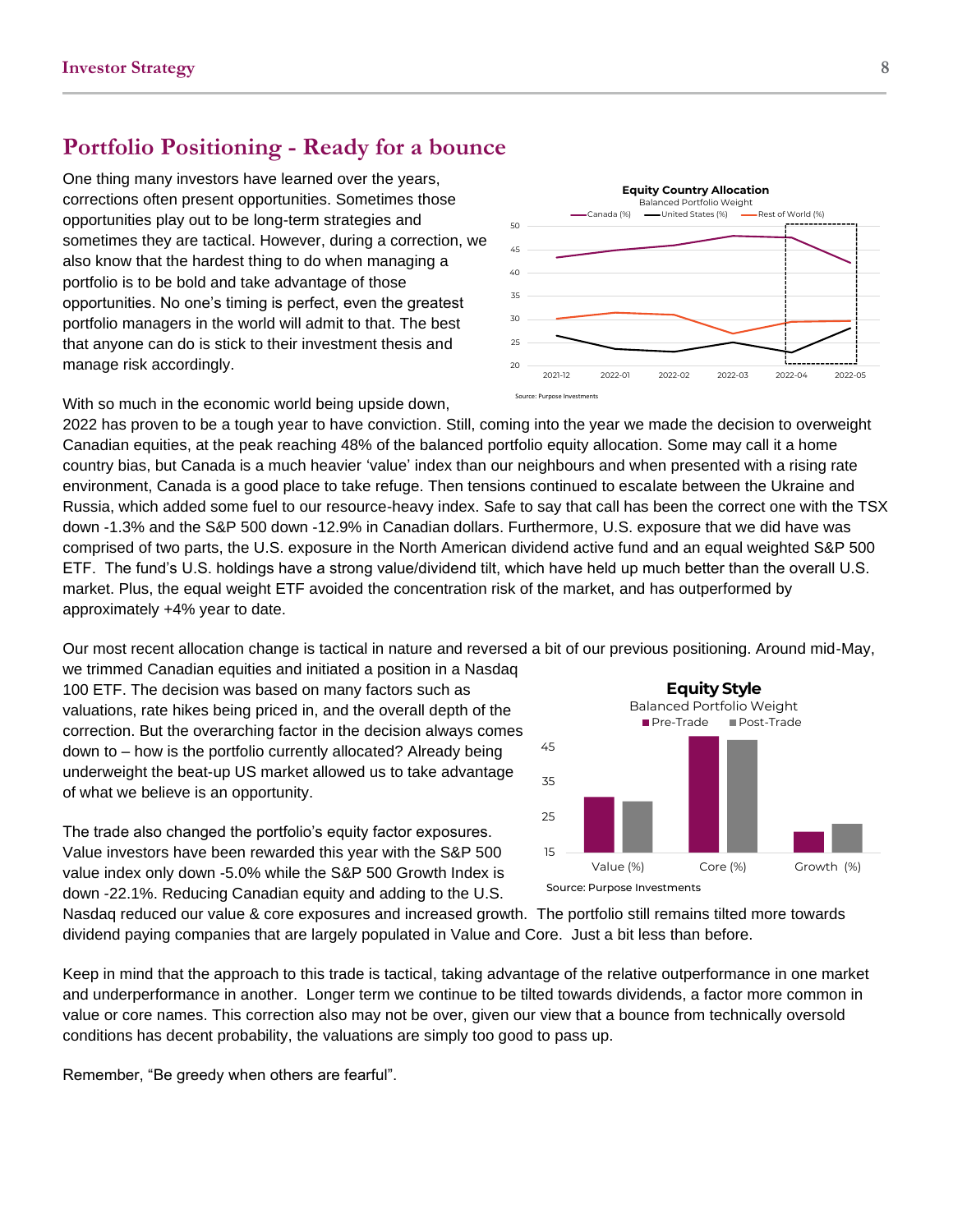#### **Bonds – we see some yield!**

Speaking of being greedy when others are fearful… With inflation running hot and interest rates rising, bond investors have had a tough couple of years. 2021 was loser for the aggregate index, and so far 2022 has been significantly worse. Inflation remains at multi-decade highs and central banks will continue to hike rates, making the outlook grim. That said, as we hypothesized a few weeks ago in ["Peak Hawkishness"](https://www.richardsonwealth.com/docs/default-source/market-ethos/market-ethos---11-april-2022---peak-hawkishness.pdf), much of that may already priced into the market. While our position had been one of very short duration, we are now starting to normalize that position. From here, where longer term rates go is more uncertain, but the selloff provides opportunity in a couple of ways.



The typical role in a portfolio for bonds is protection of principal, while providing some income. Recently it's fair to say that broad fixed income instruments failed at this goal. That's not to say that over the long term the asset class is broken, but 2021/22 has not been kind to bond holders. So, what can investors do? Focus on what you can control. The certainty that the CRA will come collecting again a little less than a year from now is 100% and pre-emptive tax motivated trading does not need to be just a November/December occurrence. We believe the market has largely priced in in the bulk of the expected rate hike cycle, and the time is right to do some tax loss harvesting amongst fixed income portion of your portfolio. With the plethora of ETFs and funds available it is easy to maintain similar exposures and crystalize any unrealized capital losses. Of course, this isn't specific tax advice as everybody has a different unique situation, but flipping bond positions to realize a loss may have some benefits. Just keep in mind that superficial loss rules apply so ensure that any replacement fund can't be deemed "identical property", as in it tracks the same index just from a different fund provider.

Crystalize losses, and take advantage of cheaper bonds, but don't abandon the asset class. There are still lots of reasons to own bonds.